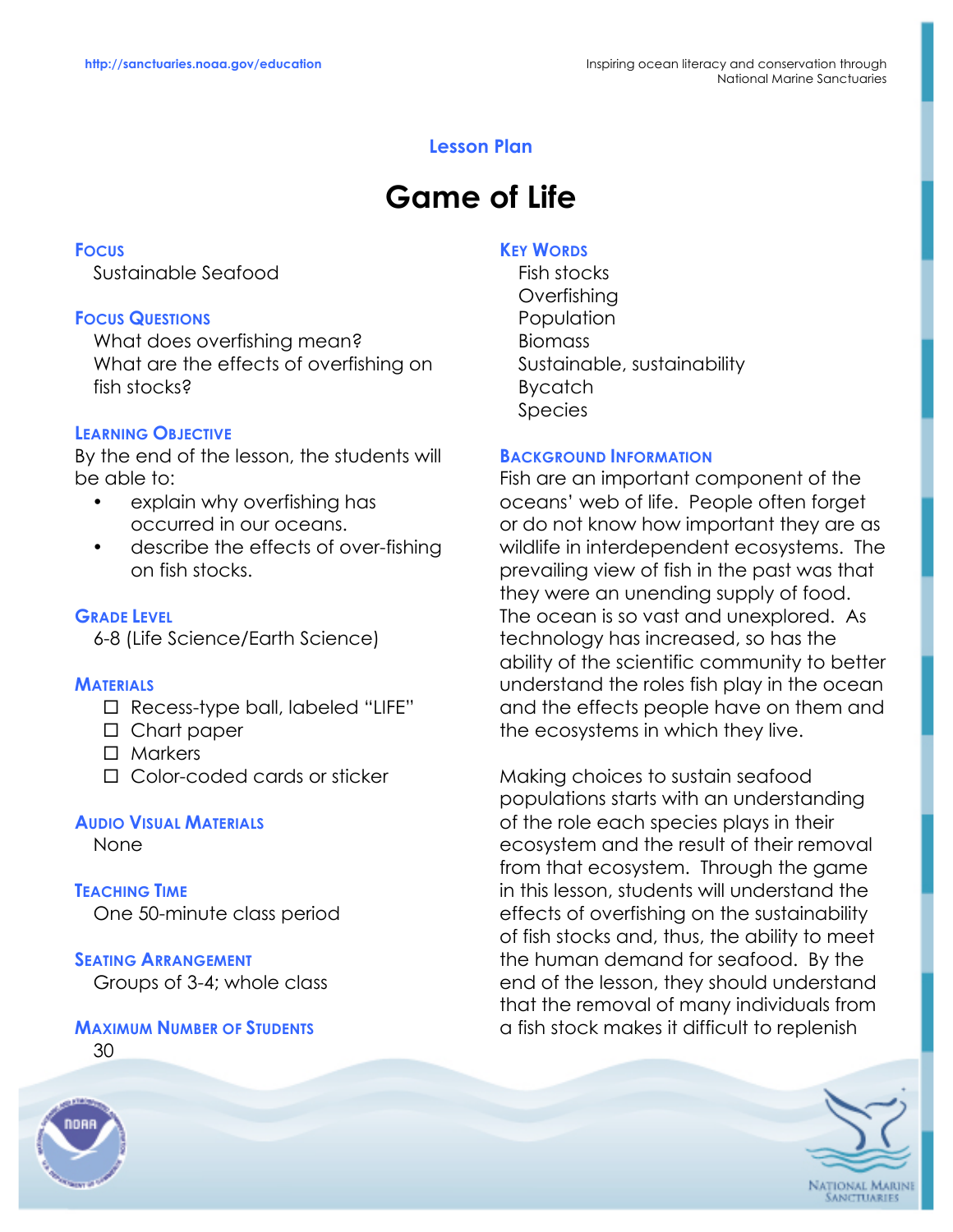and sustain a population. Increased distances between individuals make it difficult to reproduce. Also, for some species, the separation from their stock makes it difficult to find protection (e.g. schooling fish), difficult for some species to find food, difficult for young to survive, etc.

### **PREPARATION**

Make cards or stickers for the game. Prepare recess ball.

## **LEARNING PROCEDURE**

#### *Introduction:*

Pose the following scenario to the class and give them approximately 10 minutes to complete:

*Imagine you live by yourself and are at least 100 miles away from any other human. This is also the case for every other human in the world. You have nothing but the clothes on your back. With a partner, brainstorm how you can benefit from the situation and what difficulties it creates for your survival. Record your answers in your journal and record the difficulties on the chart paper.*

Discuss the results of the pair activity and share the charts. Post the charts for the duration of the lesson for reference.

## *Lesson:*

Game of Life: The goal of this game is to illustrate to the students what happens to a fish stock when large amounts of biomass are removed from a particular species.

1. Assign color cards or stickers to students as follows: for every 10 students, assign 1 red, 2 green, 3 blue, and 4 yellow. The number of colored cards will vary with class size, but try to approximate the above proportions as closely as possible.

2. Take the students to the gym or outside, if weather permits. The students need to spread out far enough to toss the recess ball to each other with slight difficulty, and all the colors need to be spread out evenly around the space.

3. Explain to the kids that the ball represents life. Have them toss around the ball for a minute. Discuss with the students how easy or hard this is. Explain that when a species has a sustainable population, life is easy. They are close enough to each other to interact (to mate, to be protected by their school, etc.). Then present a fishing scenario (step 4 below) and have students sit down according to how efficient the fishing practice is.

4. Over time, many species of marine animals and fish have been hunted on land or fished from the world's waters too much. Individual fisherman or those on small boats (artisanal fishermen) were the first to extract animals from the sea. Fish was only available to people who lived near the ocean and lakes. Two local fishermen in a small boat have entered the class waters to fish. They take just a few fish from the waters. Have the red cardholders sit down. Have the students toss the ball around and then ask how the loss of the red cardholders affects the



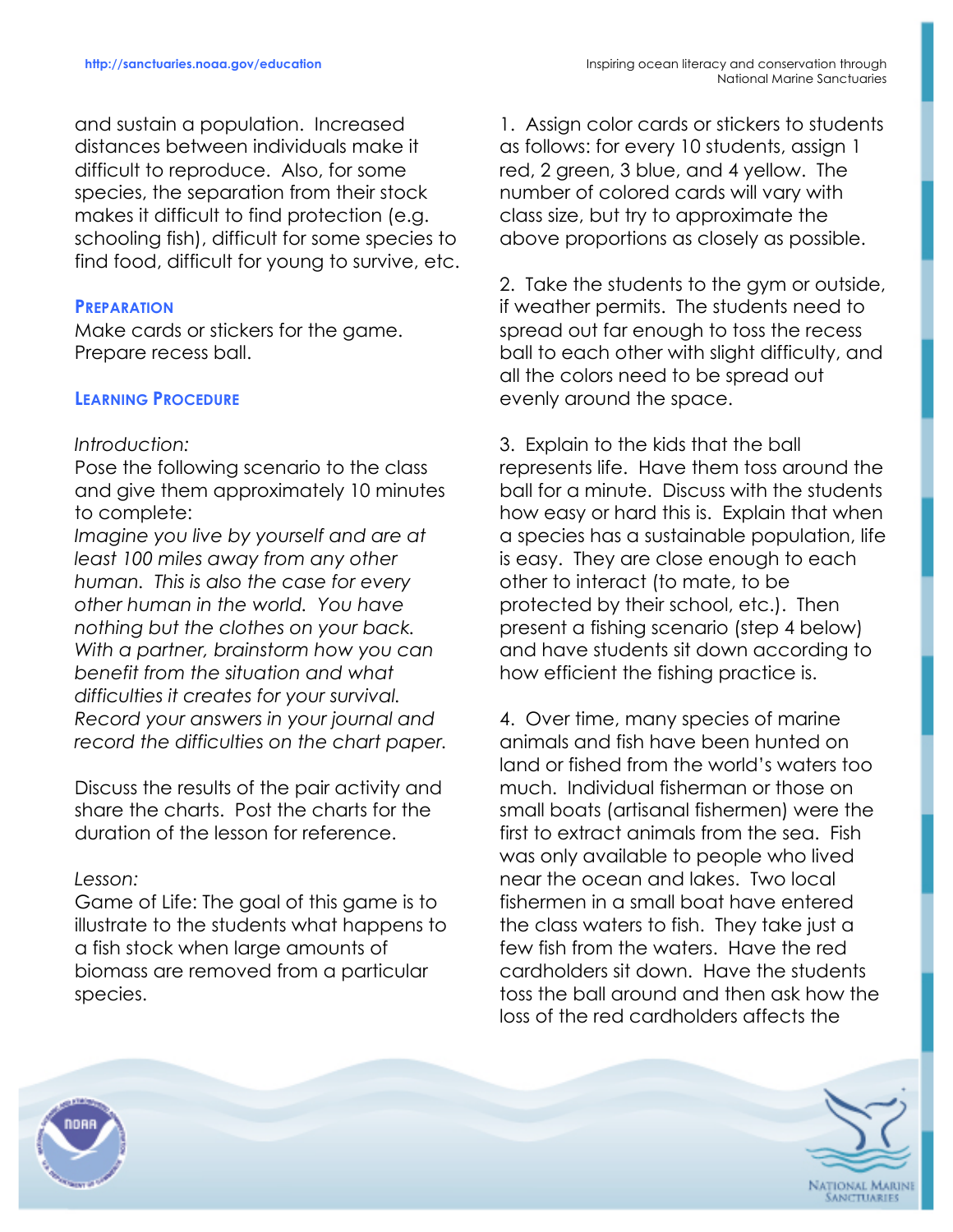population. (Artisanal fishers have very little impact on a fish stock because they cannot extract a large amount of biomass using a hook and line or small net.)

5. A variety of factors influenced the increased demand for seafood in the 20<sup>th</sup> century. Refrigeration technology and trains made transport of fish to the interior of the United States easier. Also, scientists and doctors studied the diet of people living near the coasts of countries such as Japan. They found that eating fish contributed to a healthy diet and possible longer life. When these findings were published, people across the country began to get a taste for fish from the oceans. Seafood was no longer food for only coastal inhabitants.

As technology improved, larger fishing vessels sailed the seas with larger crews and could extract more biomass from the waters. Fish could also be kept fresh longer with new refrigeration technology. Tell the class a ship manned with 20 fishermen has entered their waters and are catching more fish than the artisanal fishermen ever could. Have all the students with blue cards sit down, while the rest continue tossing the ball. Discuss what is happening with the game (some students are farther away from other students then they previously were and it is hard to toss to them; more difficult to have interaction with member of their species).

6. The demand for fish increases as the population of the U.S. and the world

increase. People in the U.S. continue try to live more healthy lives. This, coupled with the improvements in fishing technology enables fishermen to become much more efficient. Fishing vessels can hold tons of fish, can stay out at sea longer, and can catch and store thousands of fish during one fishing trip. These vessels usually target one species of fish during a certain time of year and extract tons during the fishing season. Also, no matter when they fish, the vessels have bycatch (animals that are not the target of the fishing operations) in the nets or on the fishing lines. Not only are the populations of the target species quickly declining, other species are negatively affected as well. Have all the students with the yellow cards sit down.

7. Have the remaining green card students briefly toss around the ball. Discuss what happens to the game when so many people can no longer participate in the game.

# *Closure:*

Use the game to discuss the effects of overfishing with the class. Possible questions to start the spur the discussion are:

- What problems could occur for the remaining fish (green card students) that are spread apart? See paragraph below.
- What happens if disease breaks out among the population?
- What happens if an oil spill or other toxic event occurs?
- What happens if man keeps fishing this way?



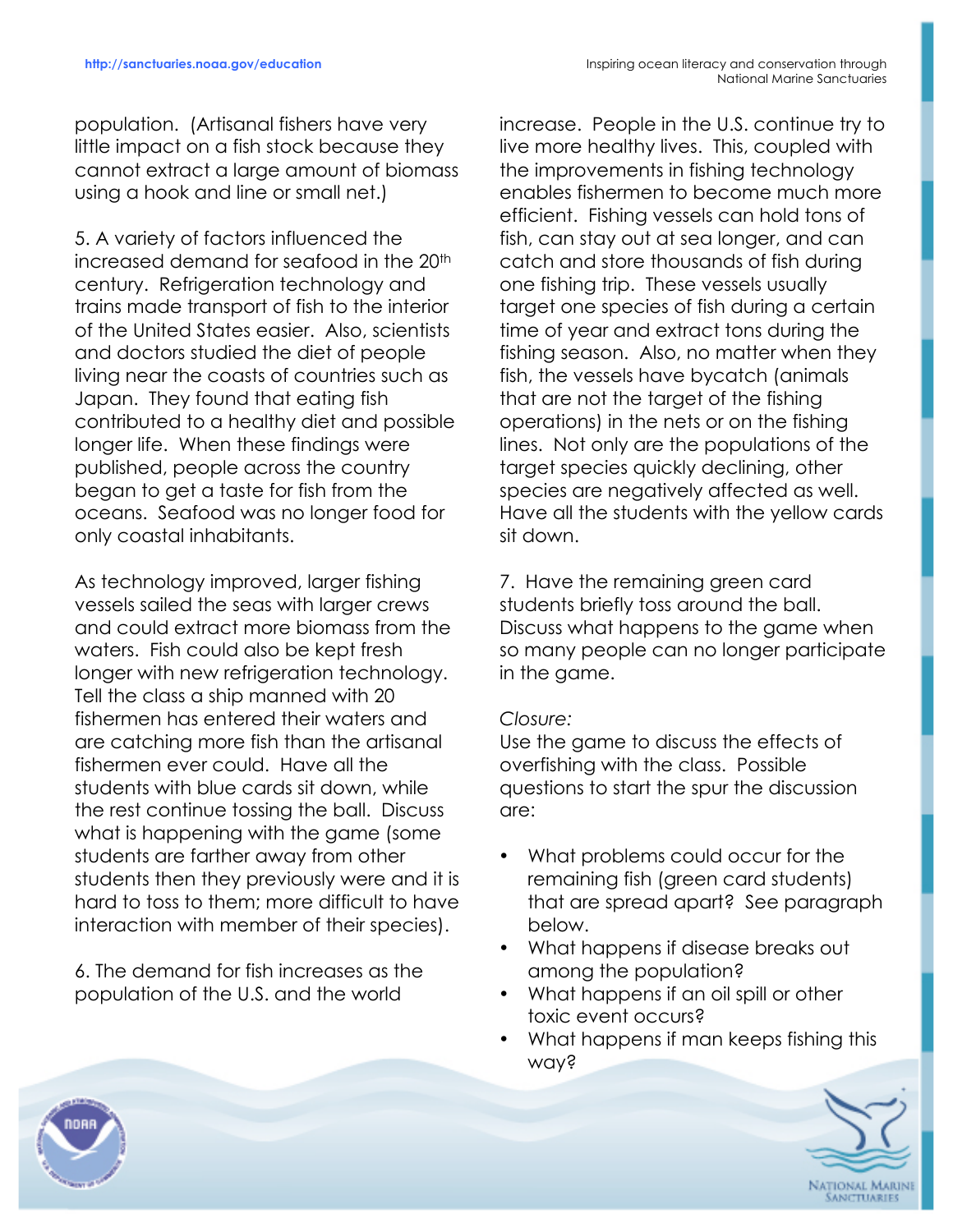When a large percentage of a species is removed from the environment, it can have a negative effect on the fish primarily because they cannot reproduce. They are too far from each other to mate and raise young. In addition, many fish, such as the Patagonian toothfish (popularly known as Chilean sea bass), cannot reproduce until they are many years old; 10-12 years for the toothfish. The increase in the number of fish taken from the sea increases the likelihood that fish will not reach maturity and be able to replenish their species.

You can also relate this back to the food web and ecosystems lessons. The primary organism affecting the life of the fish (the students), or the top predator, in the game is man. We have no natural predators above us on the food chain. The three events that cause students to sit down are also three of the primary causes of population decline in marine species. They are the result of man's activities. Other factors have threatened species in the past, but now man is exerting the primary influence of the marine environment.

# **THE BRIDGE CONNECTION**

http://vims.edu/bridge/--Click on "Ocean Science Topics" in the navigation menu to the left, then navigate to (1) "Human activities," then "Environmental Issues," then "Sustainability"; (2) "Biology," then "Biodiversity" or "Endangered" or "General Marine Life."

# **THE "ME" CONNECTION**

Have students compose a speech

discussing their place in the food web and how they affect the web of life in the ocean. This assignment will prepare the students for the following lesson.

# **CONNECTIONS TO OTHER SUBJECTS** English/Language Arts

# **EVALUATION**

1. Using the class chart, have each student summarize key learnings in individual science journals.

2. Using the information gained in the lesson, have students create a poster about the overfishing of their class (e.g. The Overfishing of the Seventh Grade Sea). They should mention the history of fishing and how current fishing practices (from the game) affect the chance of survival of their species (the class). They may need to do additional research. Display the posters around the school as appropriate and have the administrators "judge" them (not on artistic skill) or complement each one.

# **EXTENSIONS**

Visit http://marinelife.noaa.gov to learn about the top one hundred species in each national marine sanctuary in the U.S.

Visit the Seafood Watch Program http://mbayaq.org/cr/seafoodwatch.asp to learn more about overfishing and how to make sustainable seafood choices.

Visit the NOAA Fishwatch Program http://www.fishwatch.gov/ for the most up-to-date information on popular seafood harvested - or farmed - in the United States.